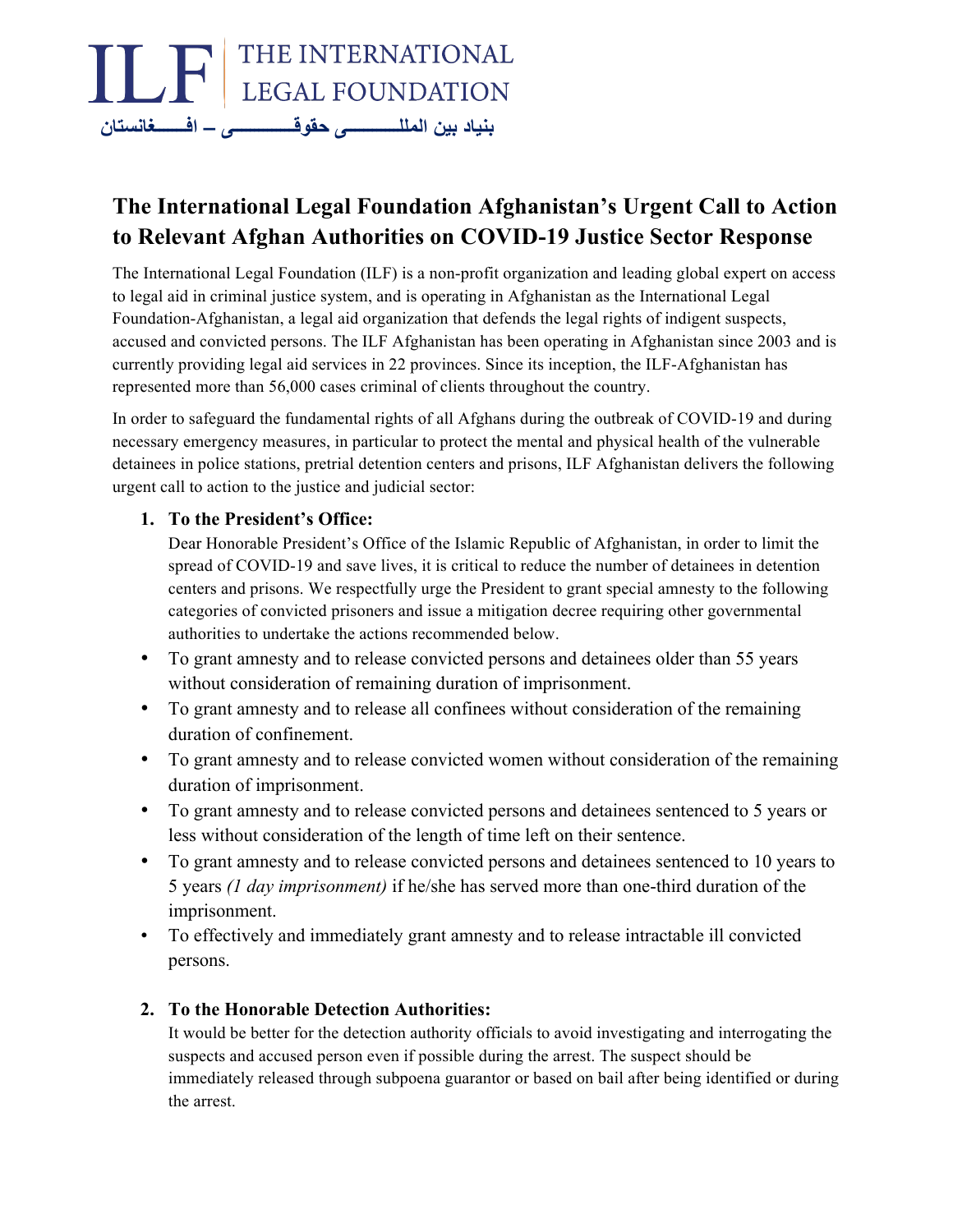

. In serious crimes such as public security crimes, murder, abduction and armed larceny, suspects and accused persons should be immediately introduced/ sent to medical centers to ensure that they are not infected with COVID-19 before they are investigated/ interrogated in detention centers, and a legal aid provider should be immediately notified.

## **3. To the Attorney General's Office:**

The Attorney General's Office has broad authority to help curtail the impact of COVID-19 in Afghanistan. In order to reduce the prison population, while still upholding the administration of justice, the AG should instruct prosecutors to undertake the following:

- If the detention is illegal, the suspect/accused must be released in all cases, including those involving illegal arrest or the expiration of statutory detention duration.
- To issue the release order if the address of the person is specific or if his/her appearance is in return of bail or if the appearance guarantee is possible. And to consider article 149 sub-article 3 of the CPC regarding investigation duration.
- To transfer the authority of detention extension to the Directorate of Appeal Prosecution mentioned in article 149 sub-article 3 of CPC.
- To dismiss the case or to decline prosecution according to articles 169 and 171 of the Criminal Procedural Code.
- To effectively *(promptly and without filing an appeal)* order the release of the accused persons if the judgment is/was issued on acquittal, cash fine, time served, suspension of imprisonment, or alternatives to incarceration.
- To implement the points that postpone the issuance of order regarding convicted persons who are eligible with the conditions of Criminal Procedural Code.
- To implement conditional release *(parole)* for convicted persons in accordance with the provisions of chapter 3 section 4 of the Criminal Procedural Code.

#### **4. To the Judicial Branch of the Islamic Republic of Afghanistan:**

The Judicial Branch has a heavy responsibility to ensure the protection of fundamental rights and equal protection of the law, even during times of crisis. Therefore, it is essential to the administration of justice that courts continue to operate, at least in part, even under emergency measures, for critical hearings and emergency applications. While rendering their decisions/orders, the courts should take the following actions:

- Immediate release if the detention duration has expired and avoid extending the detention of suspects and accused persons.
- Positive respond to the requests and litigation motions of release with bail or without it according to the provisions of Criminal Procedural Code, especially articles 105 and 110.
- To consider the criminal case's dismissal conditions while rendering decision according to article 203 of the Criminal Procedural Code.
- To grant alternatives to incarceration, cash fine, suspension of imprisonment, or house confinement in accordance with the law.